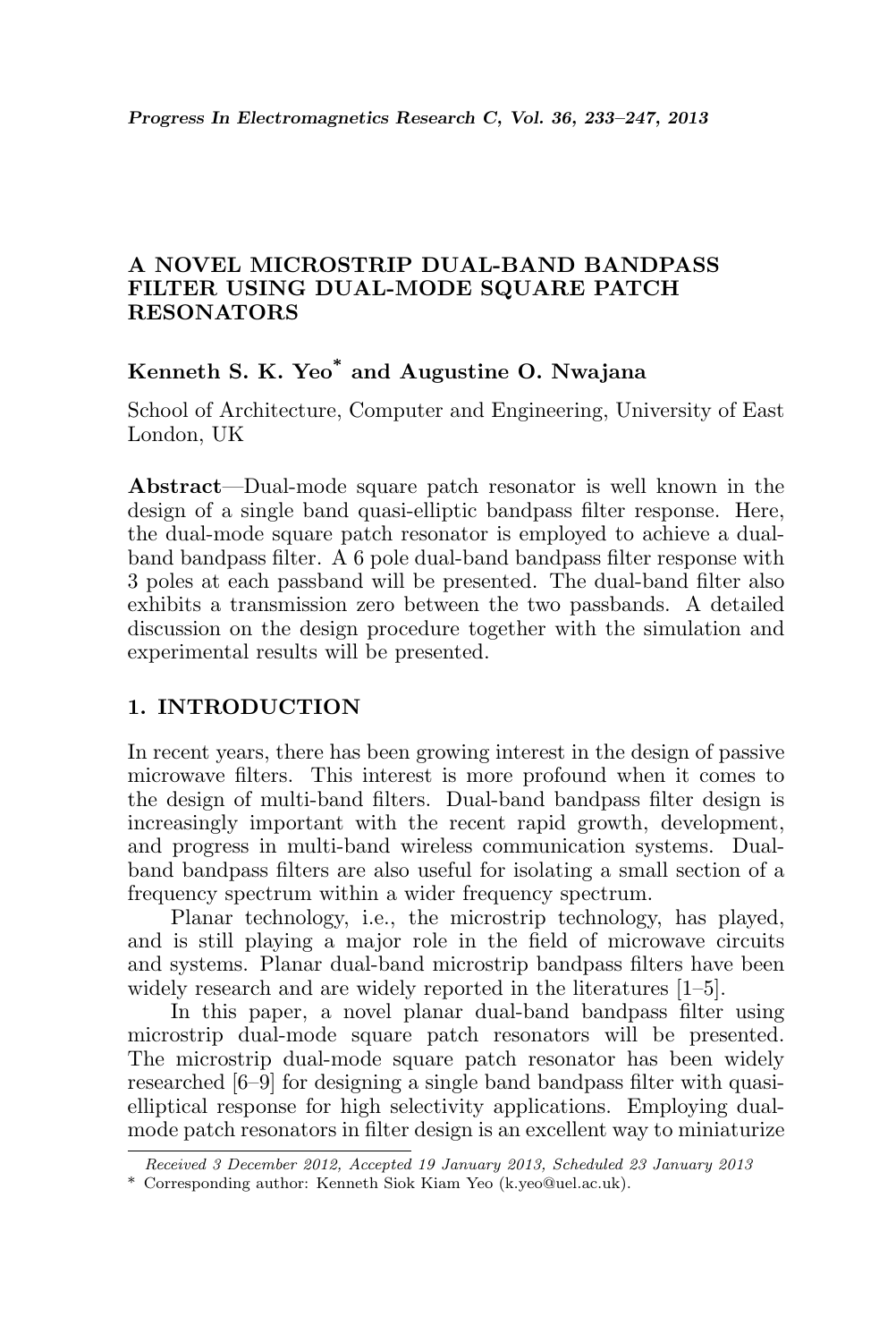the filter layout. The dual-mode resonator filters are normally half the size of a similar single mode resonator filter. This is mainly due to the fact that each dual-mode resonator can provide two resonating poles in the filter response. Hence, the number of resonators required for an *n*-number of pole filter is  $n/2$ , where *n* is a positive even number integer. Filters that employed dual-mode resonators in their design will result in compact filter configuration, i.e., small in size.

In this paper, the design concept of achieving a dual-band bandpass filter using dual-mode square patch resonators will be presented. A detailed design procedure starting from a normalized lowpass filter circuit model to a microstrip dual-band dual-mode square patch bandpass filter design layout will be demonstrated by employing successive frequency transformations and circuit conversions. The dual-band filter presented will have the following specification:

- Center frequency,  $f_o$ : 4185 MHz.
- Center frequency of lower passband,  $f_{o,BPL}$ : 4021 MHz.
- Center frequency of upper passband,  $f_{o,BPU}$ : 4356 MHz.
- Passband return loss:  $20$  dB.
- Fractional Bandwidth of lower passband, BW<sub>L</sub>:  $4\%$ .
- Fractional Bandwidth of upper passband, BW $_U$ : 4%.

The dual-band filter will be achieved using 6 resonators. Therefore, the filter is a 6th order filter, i.e., 6 poles with 3 poles located on each passband. The filter also exhibits a transmission zero between the two passbands. This filter can be used for isolating a frequency spectrum between 4100 MHz to 4270 MHz, which falls within a wider communication spectrum of 3922 MHz to 4460 MHz.

#### 2. CIRCUIT MODEL

The circuit model of a dual-band filter can be established from a normalized Chebyshev low-pass filter, which is shown in Figure 1. The normalized low-pass parameters can be determined from [10, 11]. To simplify the transformation process, the normalized ladder lowpass filter can be transformed into a normalized low-pass filter which consists of shunt reactive components only by employing admittance inverters as shown in Figure 2. The admittance inverter (J-inverter) of the transformed low-pass filter can be determined using Equation (1).

$$
J'_{01} = J'_{n,n+1} = 1
$$
 where  $n =$  order of the filter (1a)

$$
J'_{m,m+1} = \sqrt{\frac{g_1^2}{g_m g_{m+1}}} \quad \text{where } m = 1, 2, \dots n \tag{1b}
$$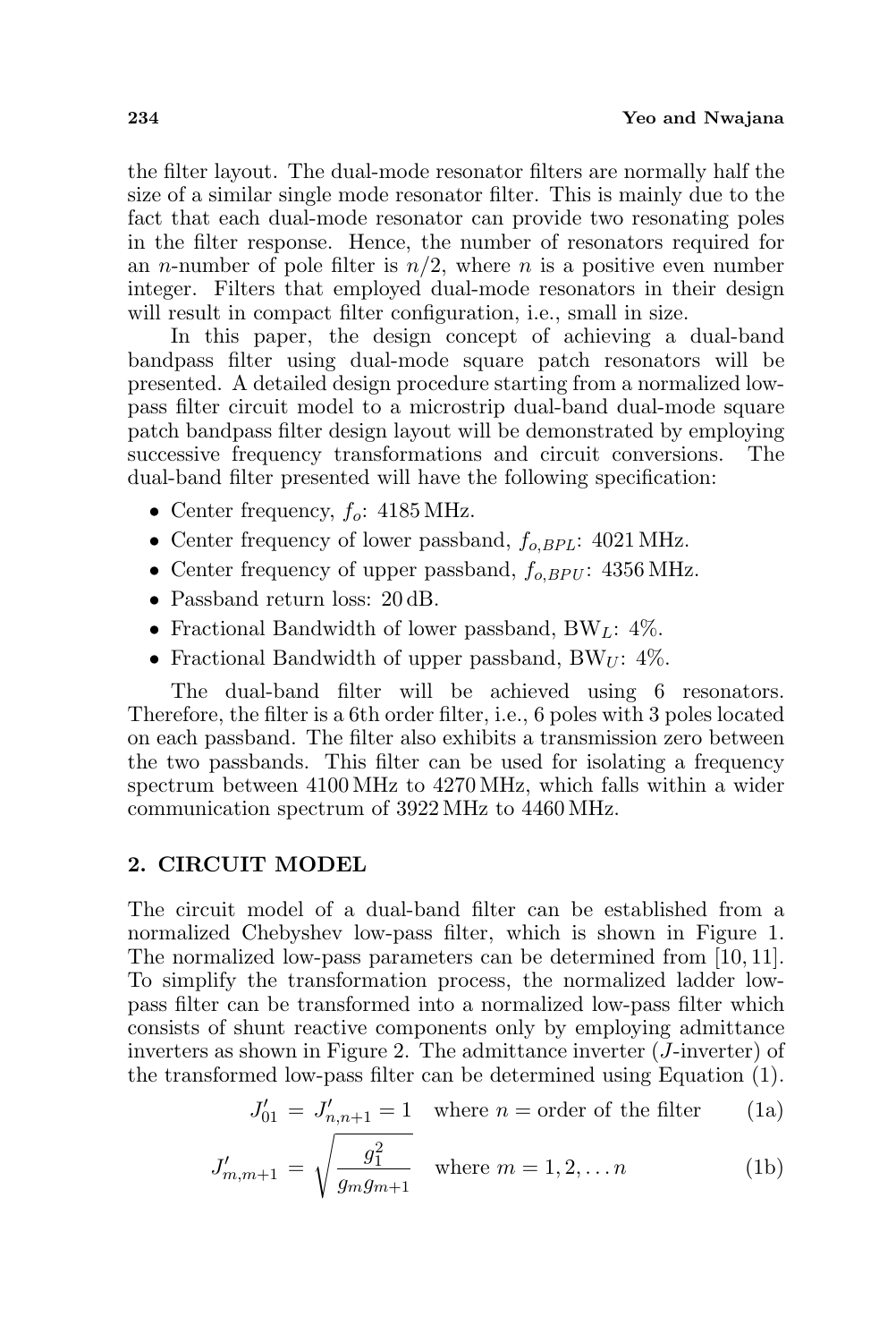

Figure 1. A standard normalized ladder form low-pass filter.



Figure 2. A normalized low-pass filter with shunt reactive components only.



Figure 3. A Chebyshev filter circuit model with identical shunt of LC resonators with J-inverters.

To establish a circuit model for a dual-band bandpass filter, the normalized low-pass filter is further transformed into a bandpass filter, which consists of shunt resonator only, i.e., shunt of inductor  $(L)$  and capacitor  $(C)$  to ground. In order to achieve a dual-band circuit model, the bandpass filter is designed to have the same passband ripple as the dual-band filter with a bandwidth which is equal to the combined bandwidth of the two passbands [5]. This can be achieved easily by scaling each of the shunt capacitors into shunt resonators using the standard low-pass to bandpass transformation [10, 11]. Since all the shunt capacitors in Figure 2 are equal to  $g_1$ , the bandpass filter transformation is only involved in transforming a single parameter, i.e.,  $g_1$ , to a shunt of  $LC$  resonator. To scale the impedance of the model from the normalized impedance, i.e.,  $g_0$ , to  $Z_o$ , all the J-inverters have to be divided by  $Z_0$  as given in (2). The bandpass filter circuit model with identical shunt resonators is shown in Figure 3.

$$
J_{m,m+1} = \frac{J'_{m,m+1}}{Z_o} \quad \text{where } m = 0, 1, 2, \dots n \tag{2}
$$

Once the bandpass filter model is established, a dual-band bandpass filter can be achieved by coupling each of the shunt resonators with an additional identical shunt resonator through a  $J$ -inverter,  $J_{11'}$ ,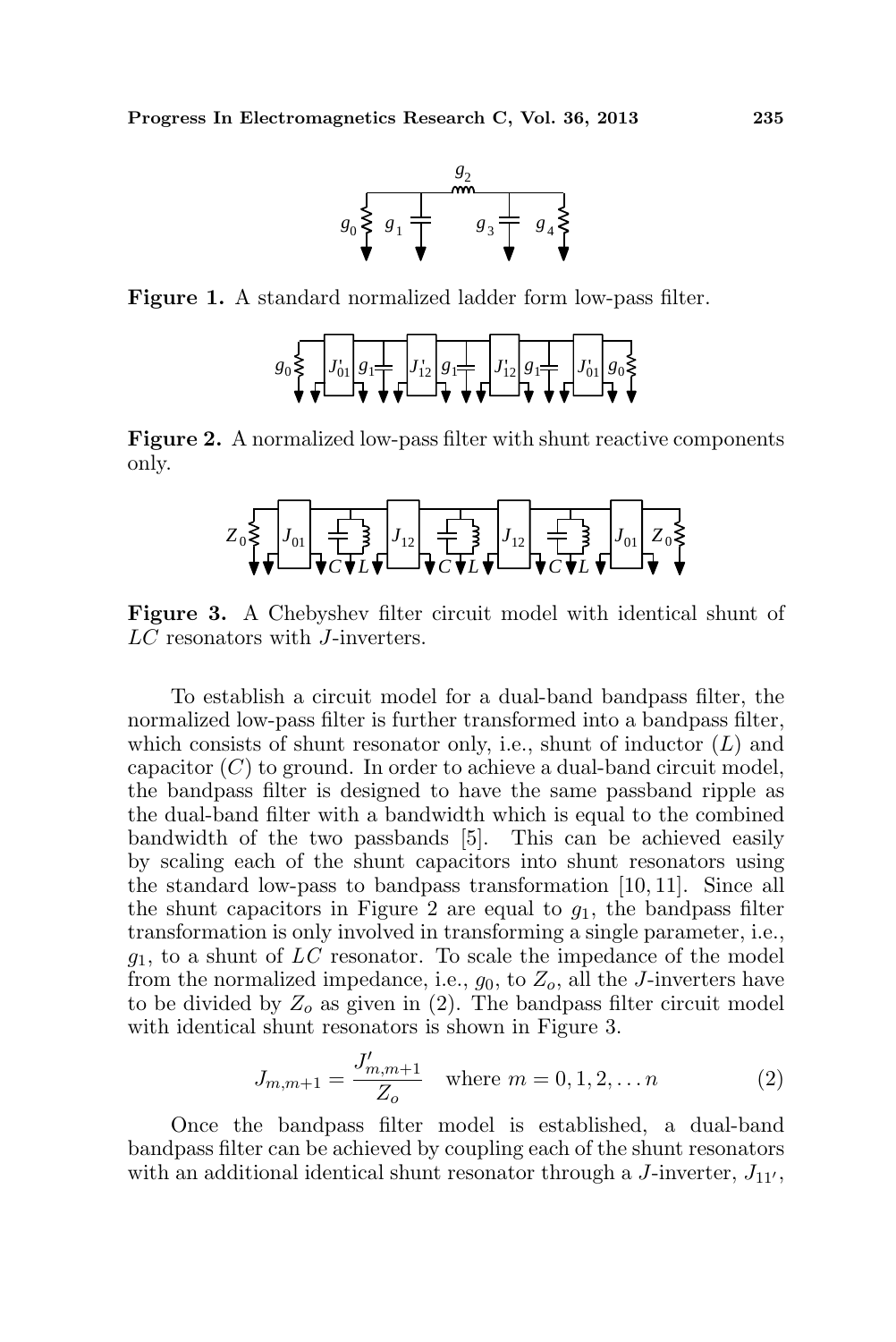#### 236 Yeo and Nwajana

as shown in Figure 4. The J-inverter,  $J_{11'}$ , can be determined from the center frequencies of the two desired passbands,  $f_{o,BPL}$  and  $f_{o,BPU}$ , by using  $(3)$ .

$$
J_{11'} = k_{11'} \sqrt{\frac{C}{L}} \quad \text{where } k_{11'} = \frac{f_{o,BPU}^2 - f_{o,BPL}^2}{f_{o,BPU}^2 + f_{o,BPL}^2} \tag{3}
$$



Figure 4. (a) Circuit model of a dual-band bandpass filter with all identical LC resonators. (b) The equivalent node diagram.



Figure 5. Simulation responses of the dual-band bandpass filter circuit model with circuit parameters as given in Table 1.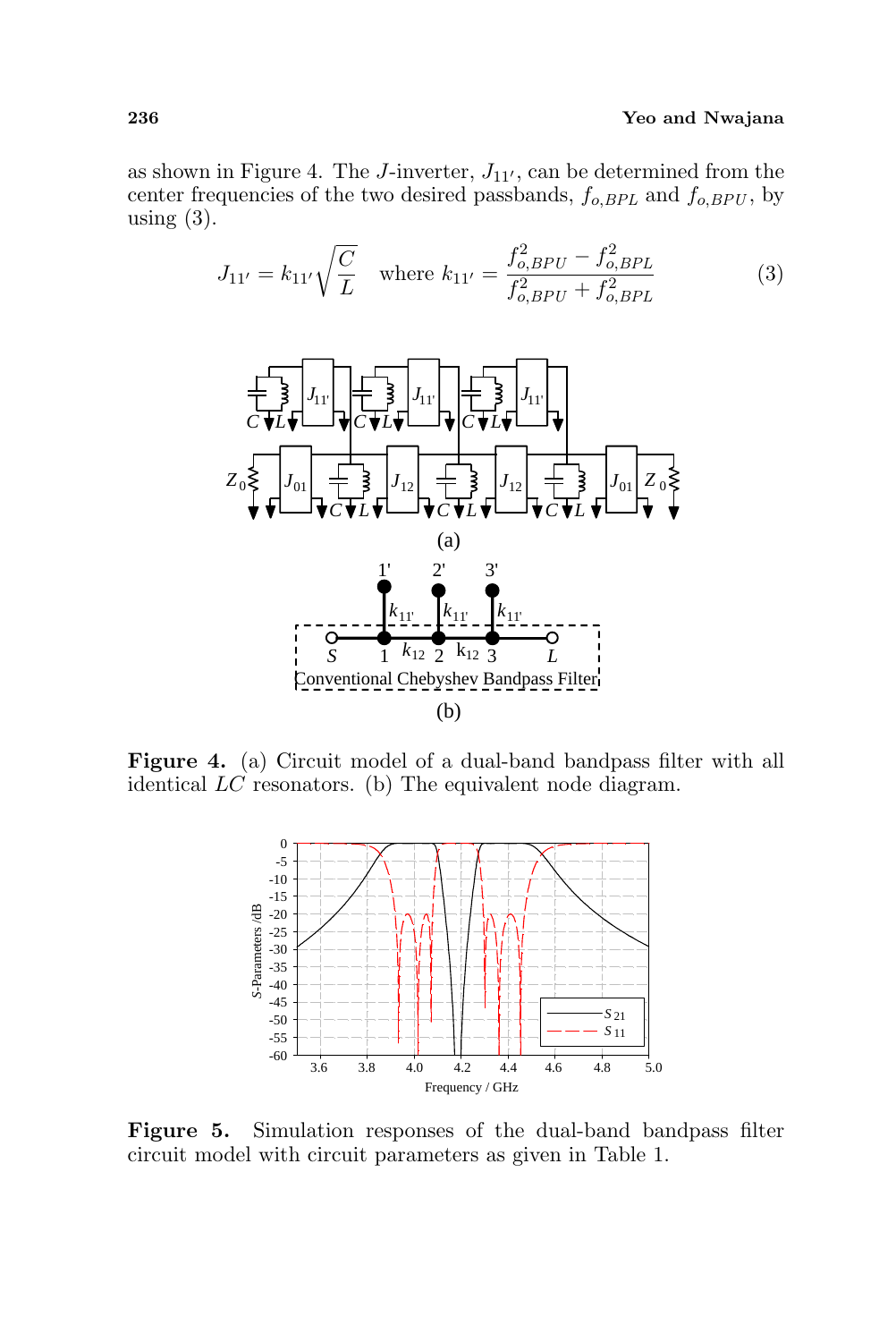### 3. DUAL-BAND FILTER DESIGN

Using the procedure outlined in Section 2, the dual-band bandpass filter circuit parameters are computed and presented in Table 1 based on the specification given in Section 1. The circuit model is simulated using Agilent Advanced Design System (ADS) and the simulated results are shown in Figure 5. The simulation results show that the dual-band bandpass filter has a minimum return loss of 20 dB as designed and a transmission zero between the two passbands. A dual-band bandpass filter circuit model in now established.

## 4. MICROSTRIP DESIGN

To illustrate the practicality of the model developed in Section 2, a novel microstrip dual-band bandpass filter has been designed using square patch resonators. A square patch resonator will exhibit two resonant modes which are orthogonal to each other as shown in Figure 6(a). These two modes are degenerated modes, i.e., resonating

Table 1. Circuit parameters of a 6 pole dual-band bandpass filter with return loss of 20 dB and  $50 \Omega$  terminations. (Note: the first 4 columns are the circuit parameters of a 6 pole Chebyshev filter).







Figure 6. Square patch resonator. (a) Uncoupled orthogonal modes. (b) Coupled orthogonal modes.

Figure 7. Coupling coefficient of the dual-mode square patch resonator.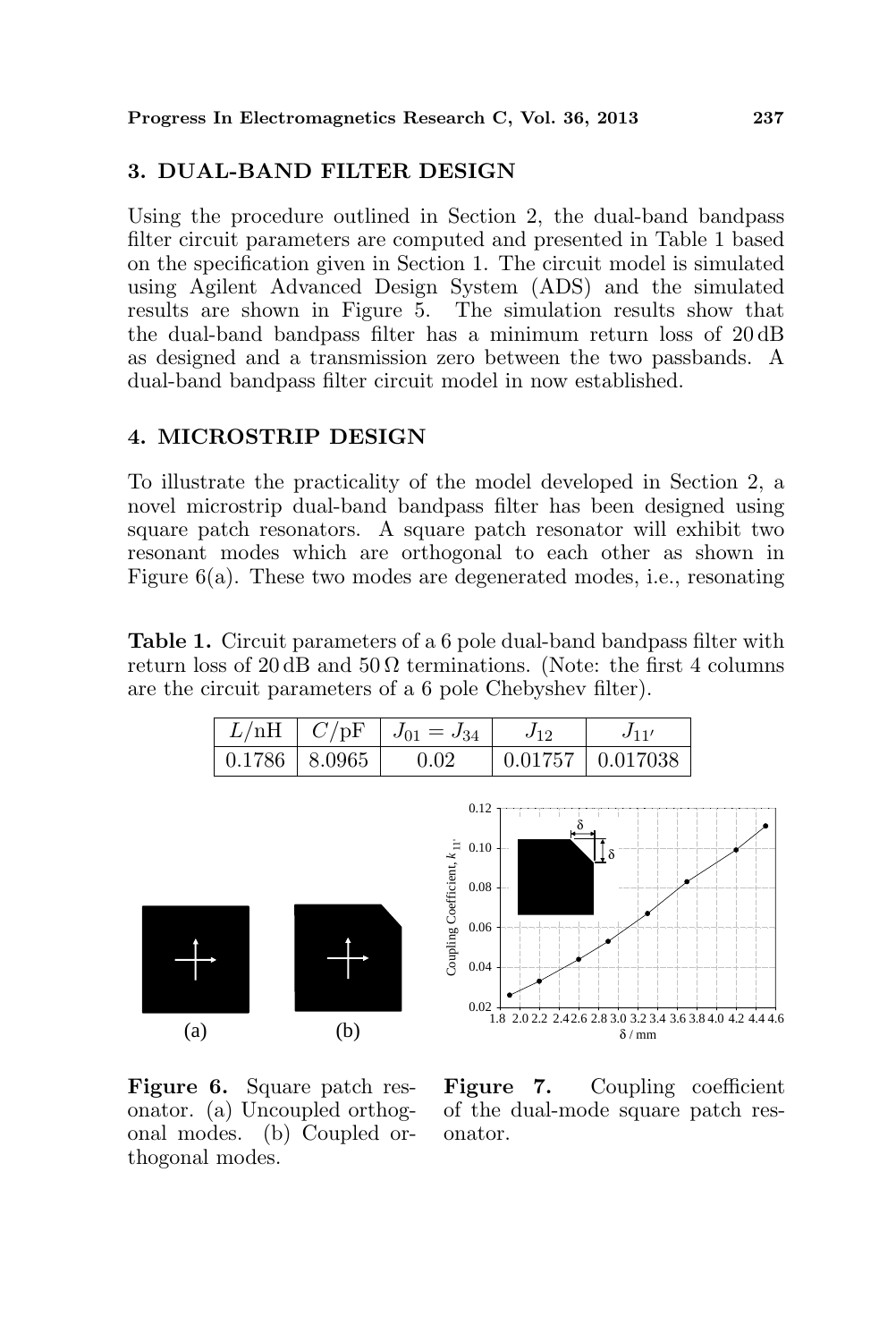at the same frequency. Because they are orthogonal, these two modes are not coupled to each other. However, the two degenerated orthogonal modes can be made to couple to each other by creating a small perturbation at one corner of the square patch [6, 7] as shown in Figure 6(b). The coupling strength or the coupling coefficient between these two modes can be controlled by the amount of perturbation introduced.

To achieve the given specification, i.e., the center frequency,  $f_0$ , the square patch is designed to have a dimension of  $10.97 \times 10.97 \text{ mm}^2$ . The amount of perturbation required to achieve the desired coupling coefficient between the two degenerated modes of the dual-mode square patch resonator is determined using Agilent ADS Momentum.

In the dual-band bandpass filter design, each dual-mode of a square patch resonator is a coupled resonators between resonators x and  $x'$  (where x is 1, 2 or 3 with reference to Figure 4(b)). Therefore, three dual-mode resonators are sufficient in achieving the circuit model presented in Figure 4. Figure 7 shows the simulated coupling coefficients of the degenerated modes of a square patch resonator. When the perturbation increases, i.e.,  $\delta$  increases, the coupling strength increases. Based on (3), the coupling coefficient required to achieve the desired specification is 0.0799. From the simulated coupling graph in Figure 7, this can be achieved with a perturbation,  $\delta$ , of approximately 3.6 mm.

The next step is to determine the coupling between resonators 1 and 2. However, this cannot be easily done in a dual-mode resonator. By simulating a coupled of perfect square resonators, it will most likely overestimate the coupling strength since the final filter required perturbed square patch resonators to couple the degenerated modes rather than a perfect square patch resonators. Here, we propose a novel method to determine the coupling between resonators 1 and 2 by simulating two dual-mode square patch resonators as shown in Figure 8(a) and deduced the coupling coefficient from the eigenmodes. There are 6 coupling paths in the coupled dual-mode square patch resonators as shown in the left node diagram of Figure 8(b). However, half of the coupling paths, i.e.,  $k_{1'2}$ ,  $k_{12'}$  and  $k_{1'2'}$ , are very much weaker compared to the other half of the coupling paths, i.e.,  $k_{12}$ ,  $k_{11'}$  and  $k_{22}$ , and therefore can be ignored as shown in right node diagram of Figure 8(b). With this simplification, the circuit model of the coupled dual-mode resonators can be shown as in Figure 9. To determine the eigenmodes of this circuit, the resonators must be very weakly coupled to the input and output ports to ensure that the input and output ports have minimum effect on the circuit natural resonant modes. In the circuit model, the input and output couplings, which are modeled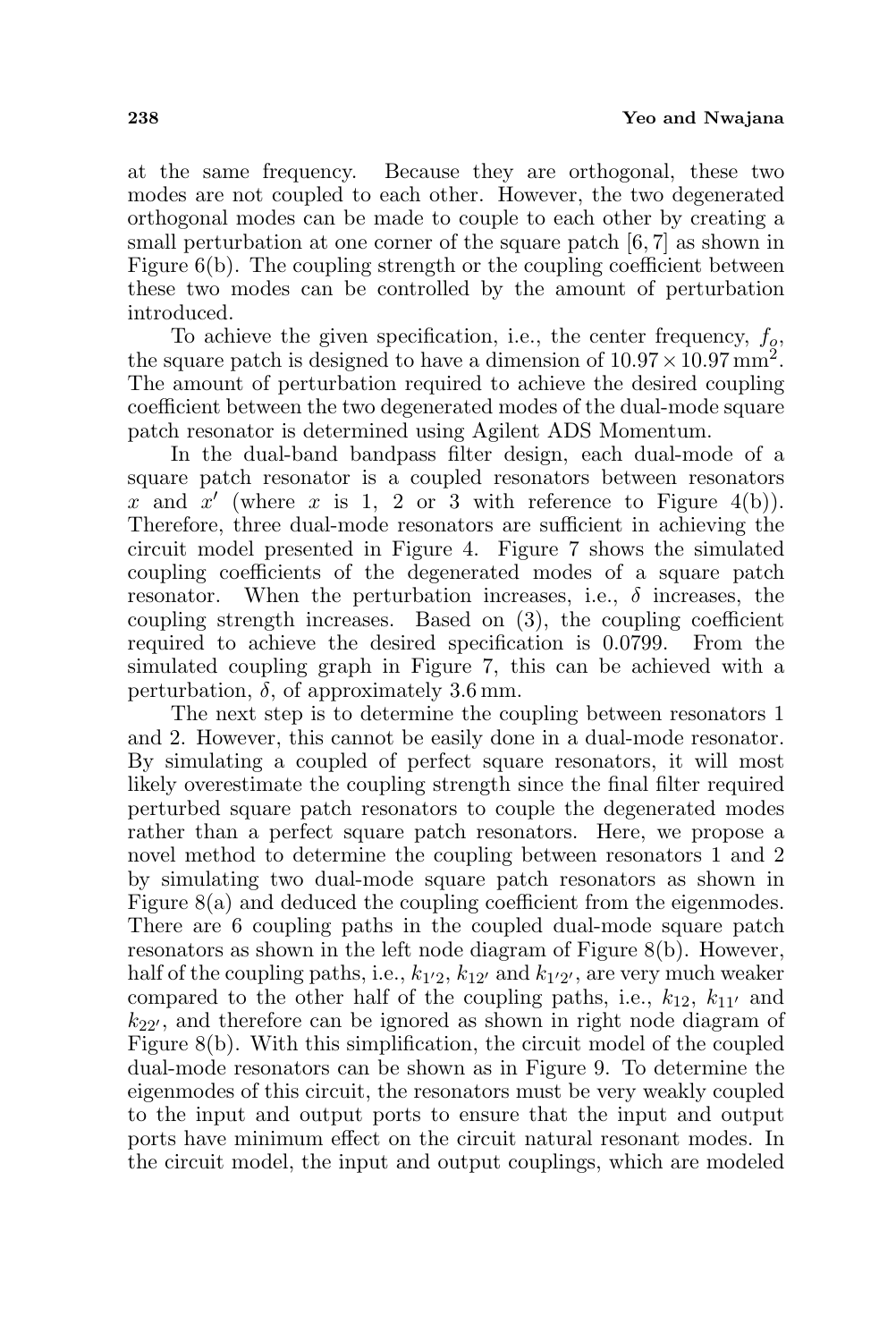

Figure 8. (a) Coupled of 2 dual-mode square patch resonators. (b) The node diagram of the coupled dual-mode resonators with the associated coupling paths.



Figure 9. Circuit model for determining the eigenmodes of the dualband coupling scheme.

by J-inverters,  $J_a$ , with a value of 0.0001, are 200 time weaker than the filter loading (or 200 time larger than the filter external quality factor,  $Q_{ext}$ ). The relationship between the J-inverter and the  $Q_{ext}$ is given in (4) [5, 12]. Figure 10 shows the simulated response of the circuit model in Figure 9. The coupling coefficient between resonators 1 and 2, i.e.,  $k_{12}$ , can be determined by  $(5)$ 

$$
Q_{ext} = \frac{\omega_o C}{J} \tag{4}
$$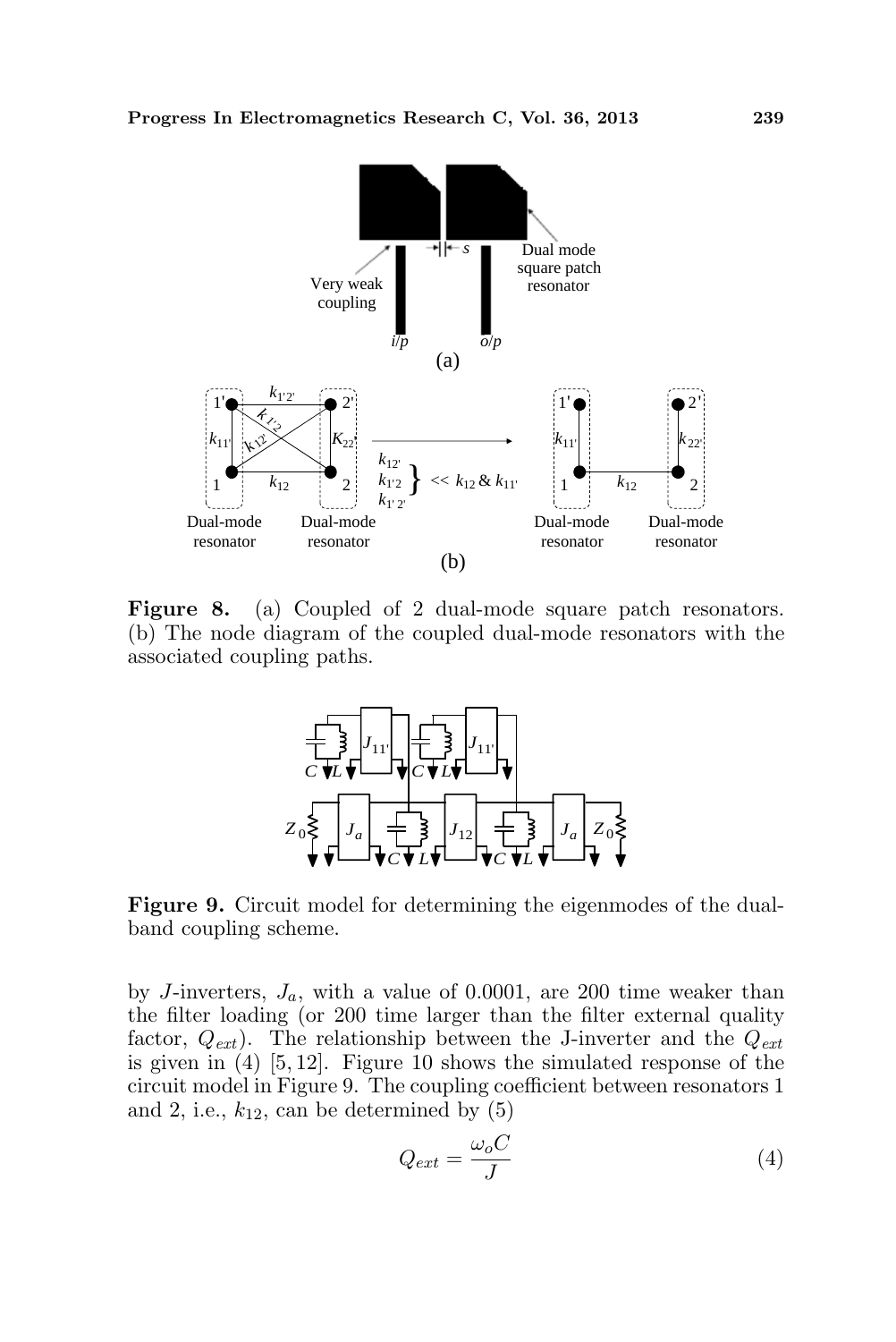

Figure 10. Simulated response of the Figure 9 with its eigenmodes labeled.



Figure 11. Simulated coupling coefficients of  $k_{12}$ .

where  $J$  is the  $J$ -inverter value between the feed-line and the resonator.

$$
k_{12} = k_{12L} + k_{12U} \tag{5}
$$

where  $k_{12L} = \frac{f_{2L}^2 - f_{1L}^2}{f_{2L}^2 + f_{1L}^2}$  &  $k_{12U} = \frac{f_{2U}^2 - f_{1U}^2}{f_{2U}^2 + f_{1U}^2}$ .

 $f_{1L}$ ,  $f_{2L}$ ,  $f_{1U}$ , and  $f_{2U}$  are the eigenmodes, which are shown in Figure 10. From the circuit model, the coupling coefficient,  $k_{12}$ , can be determined by  $(6)$  [13].

$$
k_{12} = J_{12} \sqrt{\frac{L}{C}} \tag{6}
$$

Referring to Figure 9, by reducing the  $J_{11'}$  parameters, the eigenmodes will alter but the coupling coefficient  $k_{12}$  will not change, i.e., the sum of  $k_{12L}$  and  $k_{12U}$  will remain the same. If  $J_{11'}$  is reduced to zero in the circuit model, the model will reduce to a single mode coupled resonators which will have the same coupling coefficient as  $k_{12}$ . The calculated value of  $k_{12}$  from the circuit model is 0.08254 using (6) whereas the  $k_{12}$  extracted using (5) from the simulated eigenmodes is 0.08242. The result shows an error of smaller than 0.15% between the two. This error can be attributed to floating point truncation of the parameters used in the simulation and also the small loading effect of the input and output ports. With such a small error, it can be safely concluded that the proposed method is valid and can be used to determine the coupling coefficient between resonators 1 and 2 from two dual-mode square patch resonators.

Having established the validity of  $(5)$ , the coupling coefficient,  $k_{12}$ , can be extracted by simulating the structure shown in Figure 8(a). By varying the spacing, s, between the two dual-mode resonators while maintaining the perturbation, i.e.,  $\delta = 3.6$  mm, the coupling coefficient,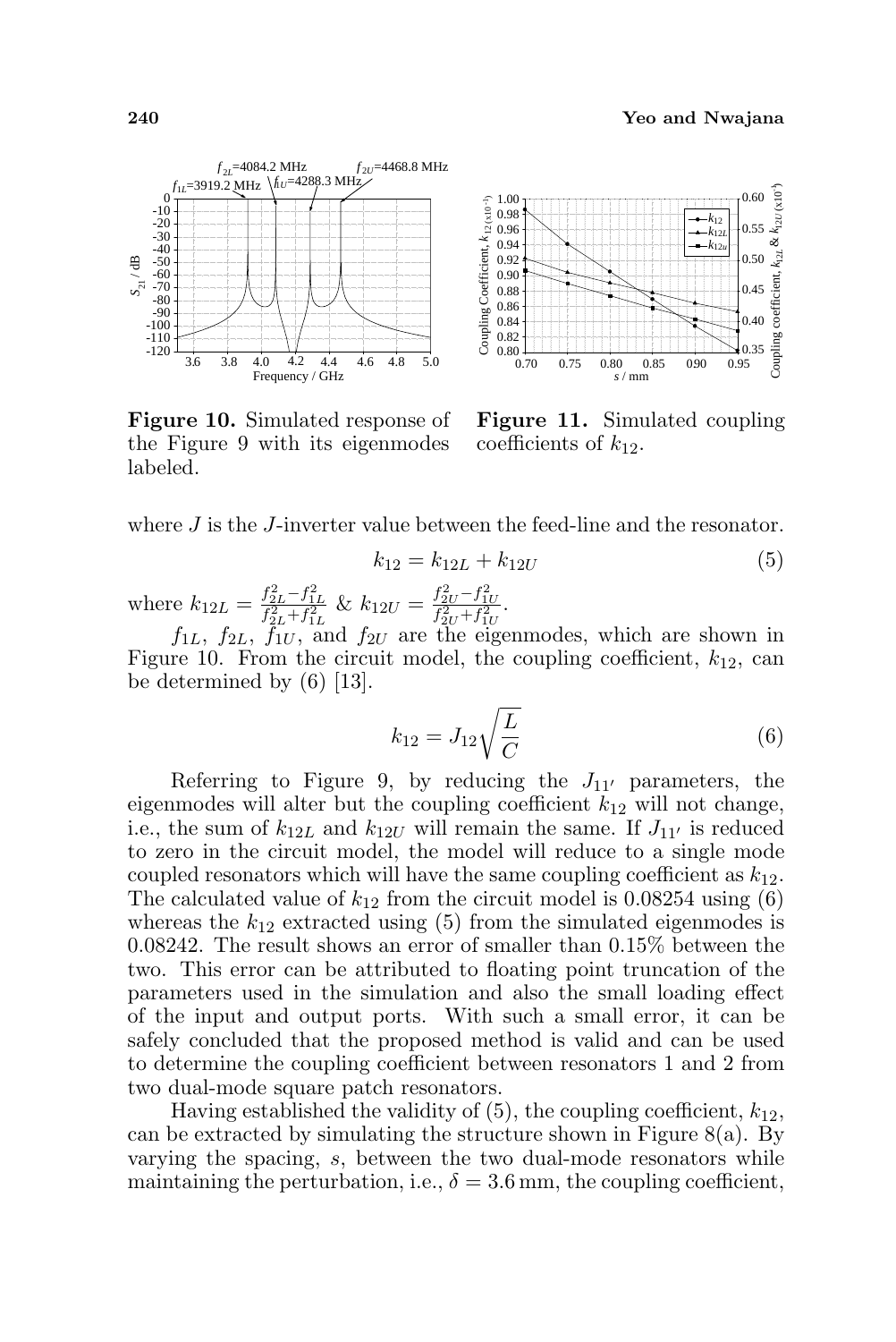$k_{12}$ , can be varied. A plot of the coupling coefficient,  $k_{12}$ , can be plotted as shown in Figure 11. The required  $k_{12}$  for the dual-band filter is approximately 0.083 and from the graph, the spacing between the dual-mode resonators is determined as approximately 0.91 mm.

For the filter loading, there are two methods can be used. There are namely, the gap coupled and the tap coupled. According to (4), the required external quality factor,  $Q_{ext}$ , is 10.6 for this filter, which is relatively low, i.e., strong input/output coupling is required. Therefore, using the gap coupled method will result in extremely narrow gap which is very costly to realize in practice. Therefore, the tap coupled is used in this design instead.

The tap coupled can be achieved by directly connecting the input and output feed-lines to the first and last resonators, respectively. Conventional, the coupling strength can be altered by tapping at different current point along the resonator [14], i.e., tapping between the maximum current (center) and the minimum current (open end) of the resonator. In a square patch resonator, the ratio between the widths of the square patch resonator to the  $50 \Omega$  input/output feed-line is small. Therefore, the  $Q_{ext}$  is very difficult to control by using the off-center tapping method.

Here, we propose a center tapping method for square patch resonator. We believed this is a novel method for square patch resonator. However, similar method has been used for multi-mode resonator [15]. The mode that excited in the center tapping and the off-center tapping is two different modes. In the off-center tapping, the resonant mode that is excited is the mode that is orthogonal with the feed-line whereas in the center-tapping, the mode that is excited is the mode that is in parallel to the feed-line. The two different tap coupled





Figure 12. (a) Center tap input. (b) Off-center tap input.

Figure 13. External quality factor with center tap input.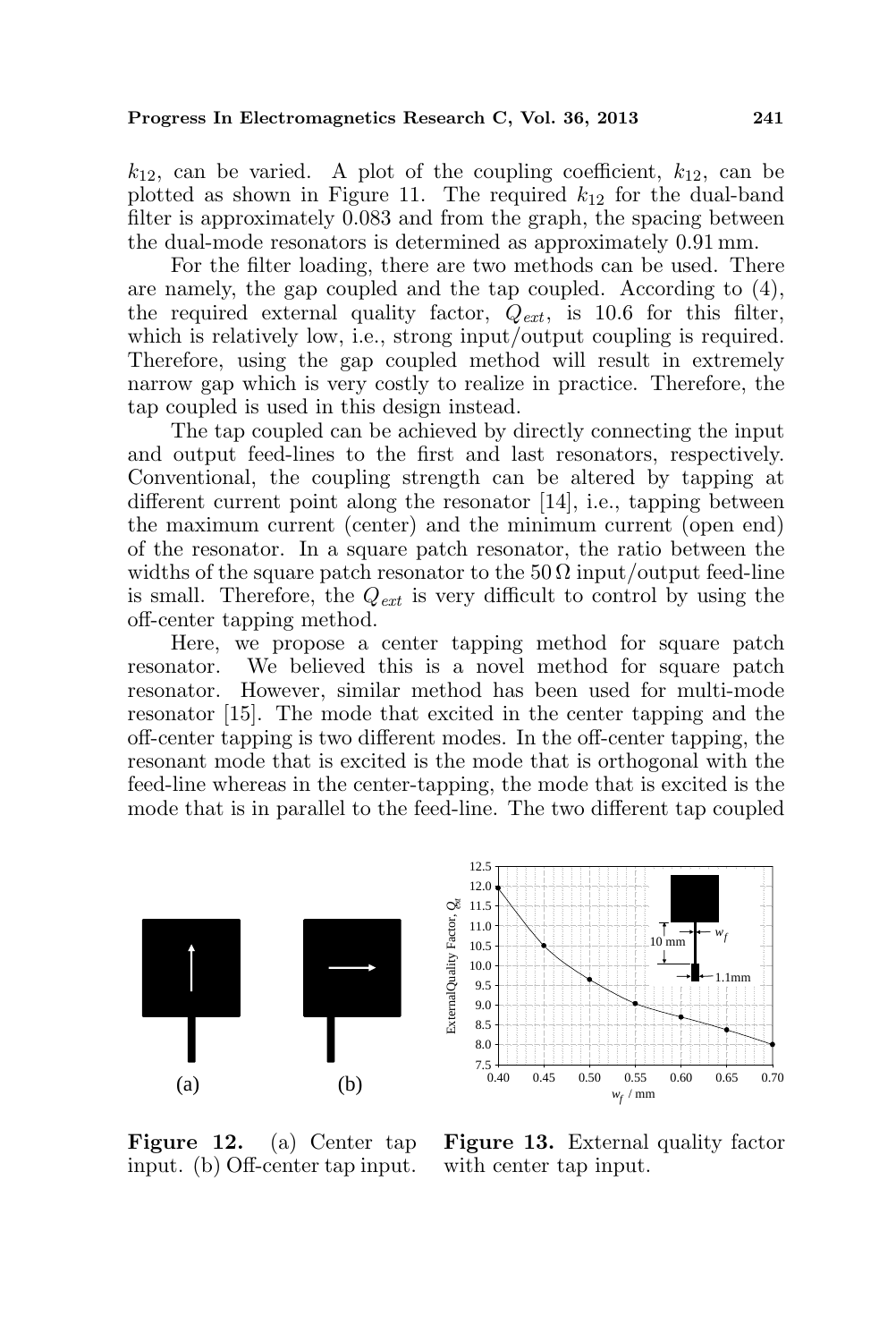methods are shown in Figure 12. The white arrow shows the current direction of the resonant mode of the square patch resonator.

In the center tap coupled method, the input coupling strength is controlled by the change in the step impedance from the feed-line to the square patch line impedance. By changing the feed-line impedance, the input/output coupling can be controlled. The step impedance feed-line is then connected to a  $50\Omega$  microstrip line to ensure a  $50\Omega$ input/output termination. The length of the step impedance feed-line is very important. To ensure the step impedance feed-line does not resonate at the filter band, the length of the line has to be a multiple of half wavelength because it will resonate at a multiply of quarter wavelength.

The  $Q_{ext}$  of the input to the square patch resonator can be extracted from the simulated response of a doubly loaded square patch resonator. The line-width,  $w_f$ , of the step impedance feed-line is varied to obtain a range of  $Q_{ext}$ . The plot of  $w_f$  against  $Q_{ext}$  is shown in Figure 13. A perfect square is used in this extraction rather than a perturbed square, which is required for the filter. This will most likely over-estimate the  $Q_{ext}$  in comparison to the perturbed square. This error will be corrected by optimization process which is essential is most design procedure.

#### 5. EM SIMULATION RESULTS

From the previous section, all the dimensions of the dual-band filter have been established. Figure 14 shows the layout of the microstrip dual-band bandpass filter with three dual-mode square



Figure 14. Dual-band bandpass filter layout (All the dimensions are in mm).

Figure 15. Comparison of the EM simulation of the initial design and the ideal circuit model.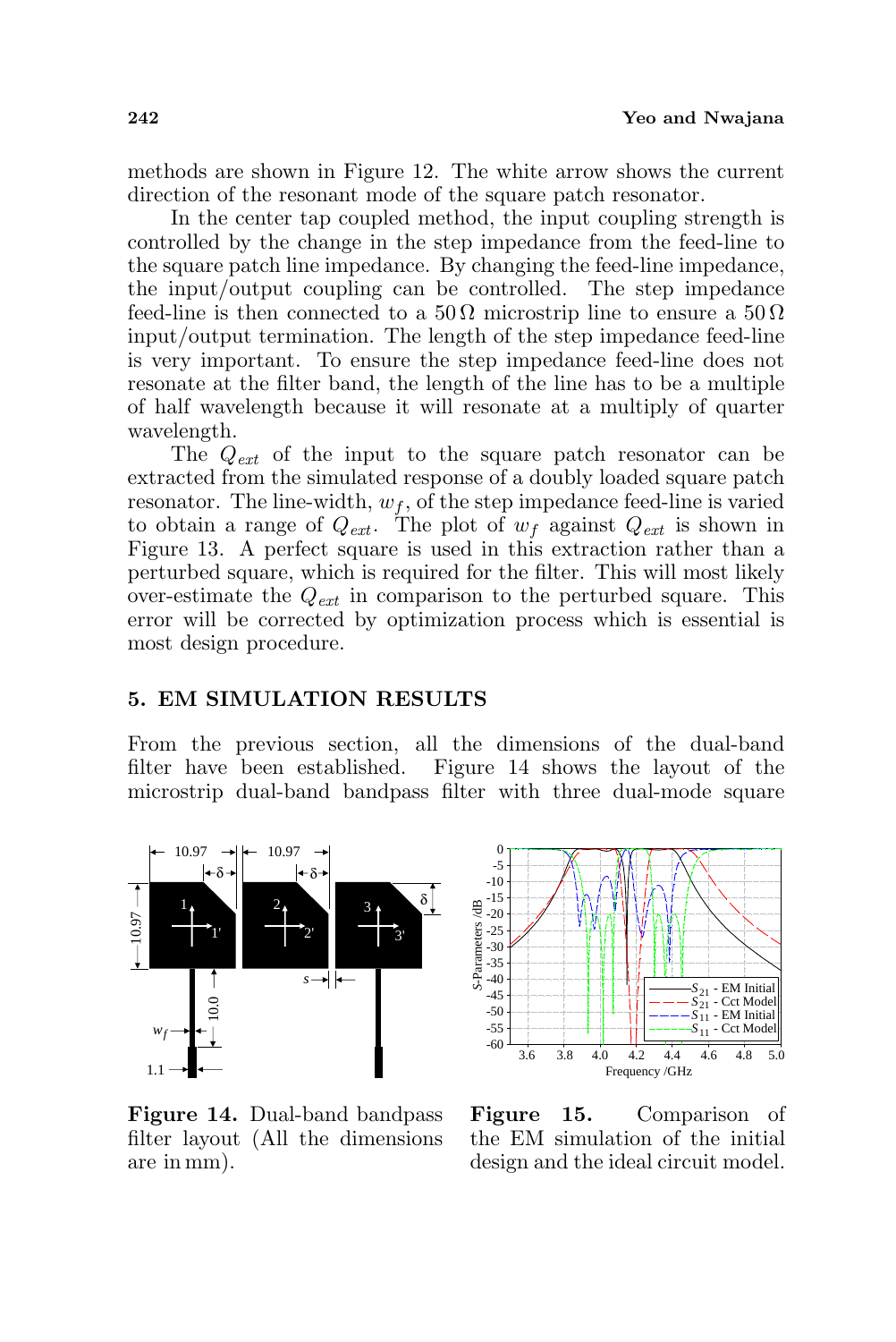patch resonators. The microstrip filter is designed on a RT/Duroid 6010LM substrate with a substrate thickness of 1.27 mm and a dielectric constant of 10.8. The initial dimensions of the filter are given in Table 2. The line-width of the input and output microstrip transmission lines is 1.1 mm which is designed for  $50\Omega$  characteristic impedance.

The initial filter design is simulated using Agilent ADS Momentum. Figure 15 shows the EM simulation results of the initial design in comparison with the ideal circuit model. The two passbands of the initial design are closer together in comparison to the specification. The minimum return loss of the passbands is smaller than 10 dB.

To improve the filter responses, optimization is required. Since the two passbands are closer than designed, it can be deduced that the coupling coefficient,  $k_{11}$ , in the microstrip filter circuit is weaker than the required. This can be rectified by increasing the perturbation,  $\delta$  to 4.07 mm. To improve the minimum return loss at the passbands, i.e., to reduce the passband ripples, the input and output step impedance feedlines and the spacing between the dual-mode square patch resonators are also altered. The optimized microstrip dual-band bandpass filter parameters are also shown in Table 2.

From the filter layout diagram shown in Figure 14, it is obvious



Figure 16. Circuit model of the dual-band filter with unwanted crosscoupling, which is modeled by  $J_{1'2'}$ .

Table 2. Dimensions of the microstrip filter layout (all dimensions in mm).

| Design    |      |      | $w_f$  |
|-----------|------|------|--------|
| Initial   | 3.6  | 0.91 | (1.44) |
| Optimized | 4.07 | 0.85 |        |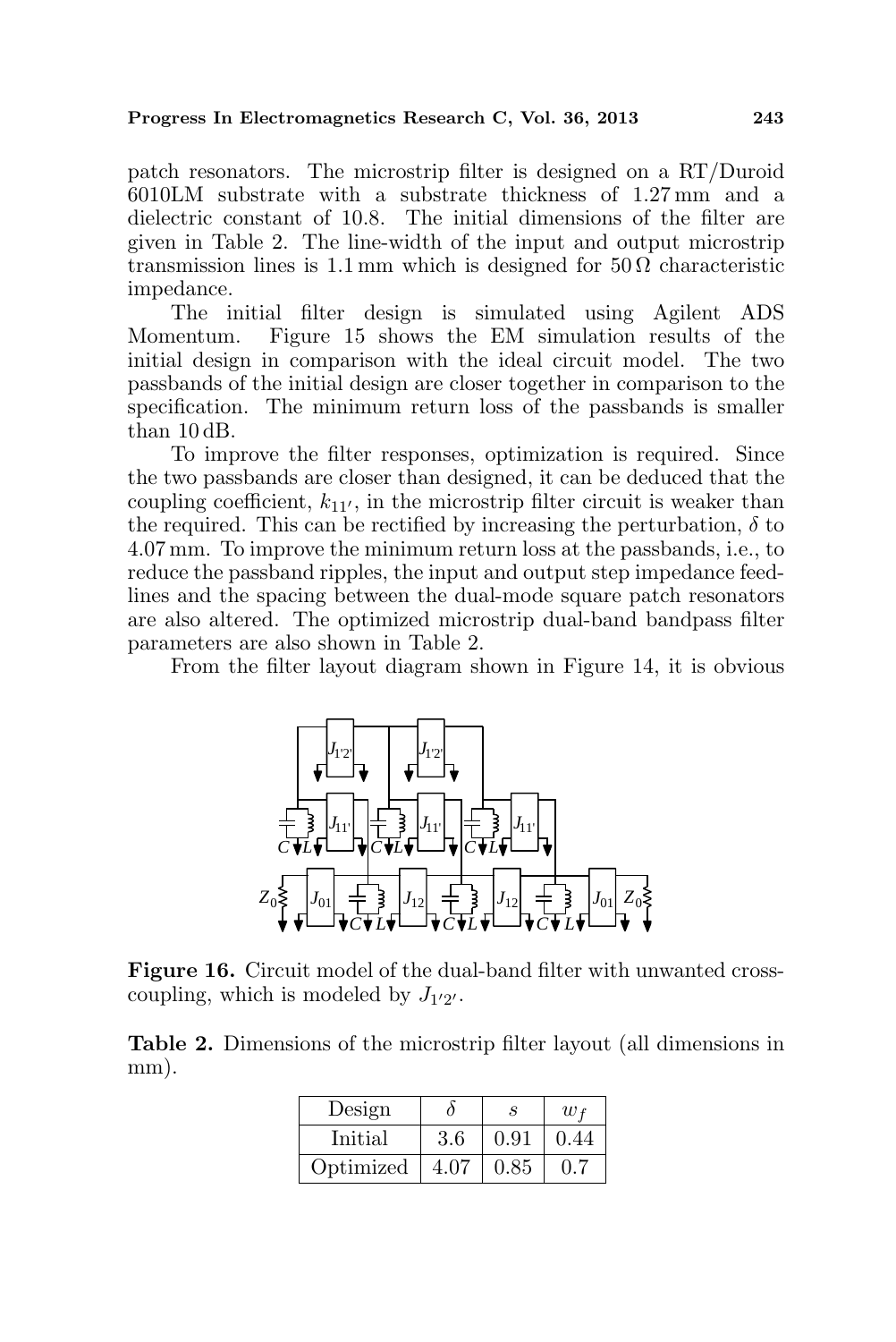



Figure 17. Comparison between the modified circuit model and the EM simulation results of the optimized design.

Figure 18. Photograph of the fabricated dual-band passband filter.

that there are unwanted couplings which are not modeled in the ideal dual-band bandpass filter circuit model. The unwanted couplings are the coupling between resonators  $1'$  and  $2'$ , and resonators  $2'$  and  $3'$ . To model these unwanted couplings, the circuit model is modified by introducing two additional identical J-inverters,  $J_{1'2'}$  as shown in Figure 16. The unwanted coupling coefficient,  $k_{1'2'}$ , is quantified by EM simulation and is found to have a value of 0.01308. This coupling coefficient is then modeled with  $J_{1'2'}$  with a value of 0.002785.

Figure 17 shows the simulation results of the modified circuit model in comparison with the optimized microstrip dual-band bandpass filter. The circuit model and EM model simulations are both in ideal conditions, i.e., lossless. The results show good agreement between the circuit model and the EM simulation responses. The two passbands of the optimized design are very close to the specification. The minimum return loss of the passbands is well below 15 dB.

### 6. CIRCUIT FABRICATION

The microstrip dual-band bandpass filter is fabricated using printed circuit board milling process. RT/Duroid 6010LM substrate which has a thickness of 1.27 mm and a dielectric constant of 10.8 is used for the microstrip circuit.

Figure 18 shows a photograph of the fabricated microstrip dualband bandpass filter. Two SMA connectors are fitted to the input and output of the filter for testing. The size of the filter is relatively compact, i.e., comparing it with the same order distributed resonator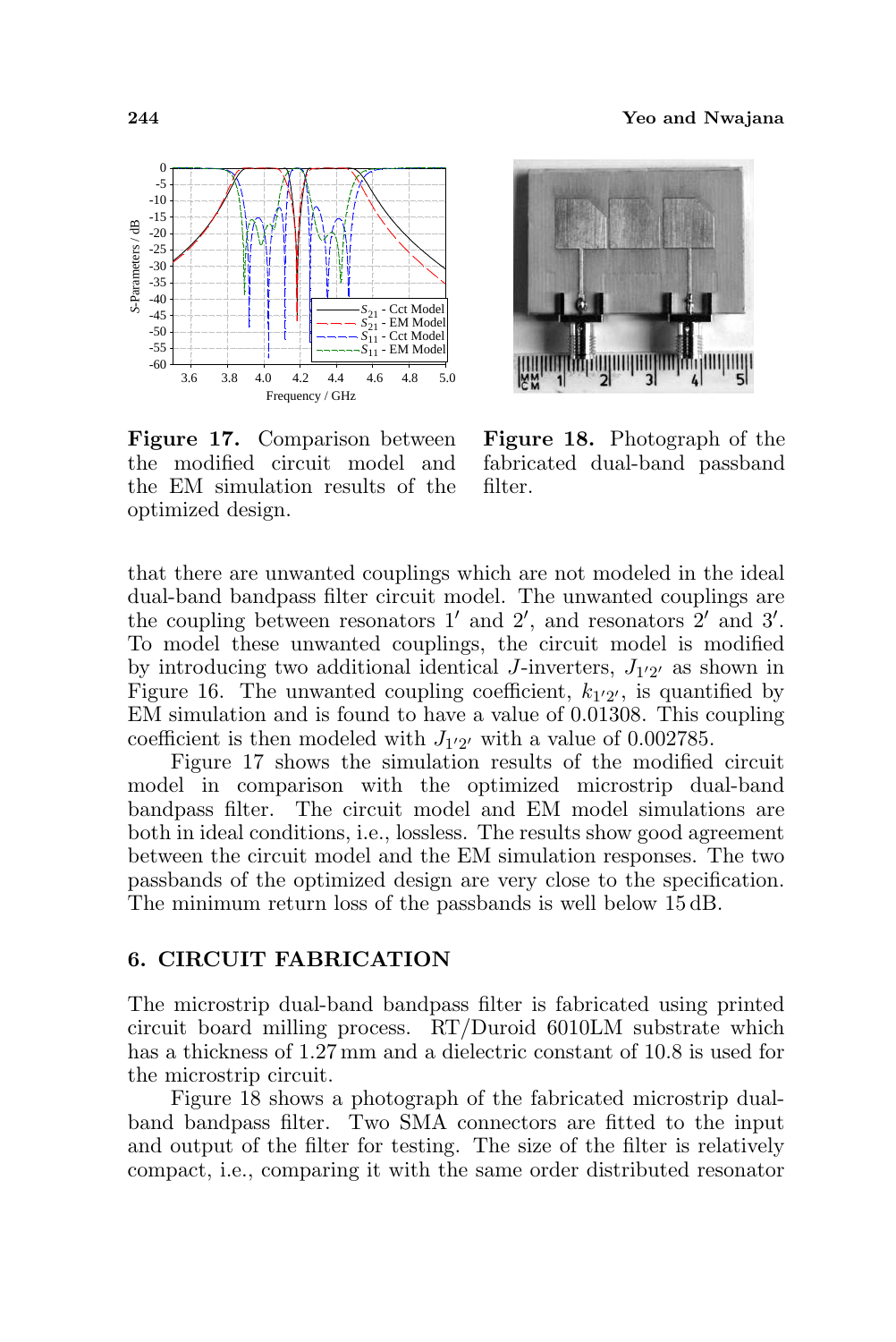

Figure 19. The EM simulated results with conductor and dielectric losses and the measured results of the microstrip dual-band dual-mode square patch resonator filter.

filter. The area size of filter in terms of the guided wavelength,  $\lambda_g$ , of the filter center frequency is measured at approximately  $1.7\lambda_g \times 1.2\lambda_g$ .

### 7. EXPERIMENTAL RESULTS

The fabricated microstrip filter is placed into an enclosed housing and is tested using Agilent Vector Network Analyzer. The measured results are presented in Figure 19 together with the EM simulated responses. The EM simulation results presented in Figure 19 is the optimized design with parameters presented in Table 2 and is simulated by taking into consideration of the conductor and dielectric losses. The measured center frequency of the filter is approximately 60 MHz lower than the specification. This can be attributed to the tolerance of the dielectric constant of the substrate, the fabrication tolerance and also the ideal simulation condition, i.e., no surface roughness and thickness variation of the substrate are considered in the simulation. The RT/Duroid 6010LM material has a dielectric constant tolerance in the range of  $\pm 2.5\%$ . A 2.5% shift upwards in the dielectric constant will result in approximately 60 MHz downwards shift in the filter center frequency.

Other than the shift in frequency, the measured results show a very good agreement with the EM simulated results. The measured minimum passband insertion loss of the filter is approximately 1.6 dB and the minimum return loss at the passbands is better than 13 dB. An additional transmission zero is also observed at around 5.09 GHz. This transmission zero is not part of the design and is generated due to unwanted cross-coupling between resonators 1 and 3. The measured insertion loss of the passbands is slightly higher than the EM simulated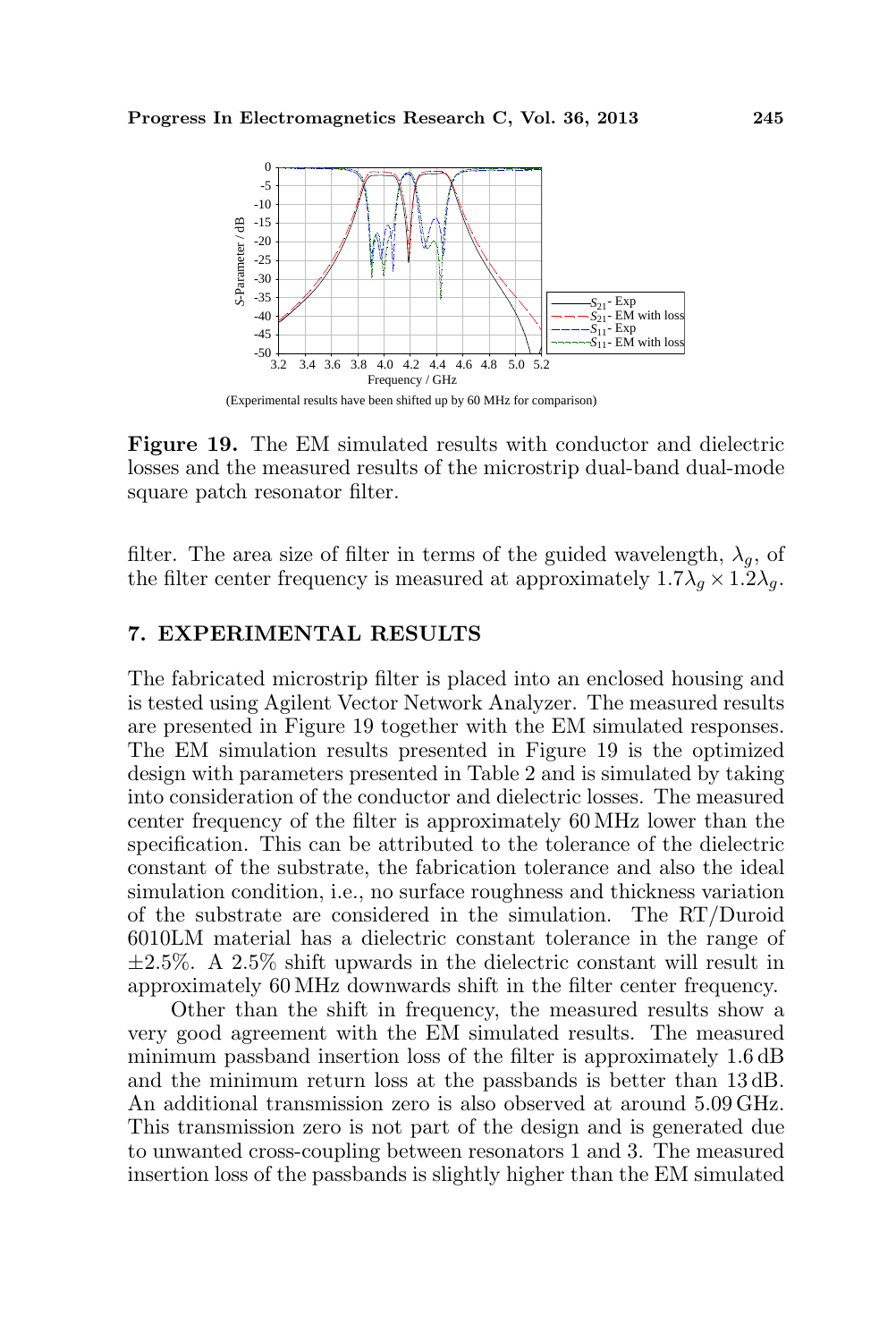results. The slight under-estimation of the losses in the EM simulation is most likely due to a mismatch between the actual loss parameters in the fabricated circuit and the loss parameters used in the simulation.

## 8. CONCLUSION

A novel microstrip dual-band dual-mode square patch resonator bandpass filter has been presented. A detailed design procedure starting from the normalized Chebyshev low-pass filter to a final optimized microstrip dual-band bandpass filter is also presented. The design procedure has been verified experimentally. The measured filter achieved a low insertion loss with reasonable good matching at the passbands.

The presented dual-band design circuit model is also very versatile and can be easily controlled. For example, the separation between passbands can be easily controlled, i.e., increase or decrease by simply changing the coupling,  $k_{11}$ . The bandwidth of the passbands is purely controlled by the external quality factor and the coupling,  $k_{12}$ , which is basically the conventional bandpass filter parameters. And therefore, the bandwidth and the separation of the passbands can be controlled independently in the presented dual-band circuit model.

# ACKNOWLEDGMENT

The authors would like to Bernie Hanreck from the University of East London for his technical assistance.

## REFERENCES

- 1. Tsai, L.-C. and C.-W. Hsue, "Dual-band bandpass filters using equal-length coupled-serial-shunted lines and Z-transform technique," IEEE Trans. Microwave Theory & Tech., Vol. 52, No. 4, 1111–1117, 2004.
- 2. Cheng, S.-F., Y.-L. Jeng, and J.-L. Chen, "Dual-band stepimpedance bandpass filter for multimode wireless LANs," Electronics Letters, Vol. 40, No. 1, 38–39, 2004.
- 3. Guan, X., Z. Ma, P. Cai, Y. Kobayashi, T. Anada, and G. Hagiware, "Synthesis of dual-band bandpass filters using successive frequency transformation and circuit conversions," IEEE Microwave and Wireless Components Letters, Vol. 16, No. 3, 2006.